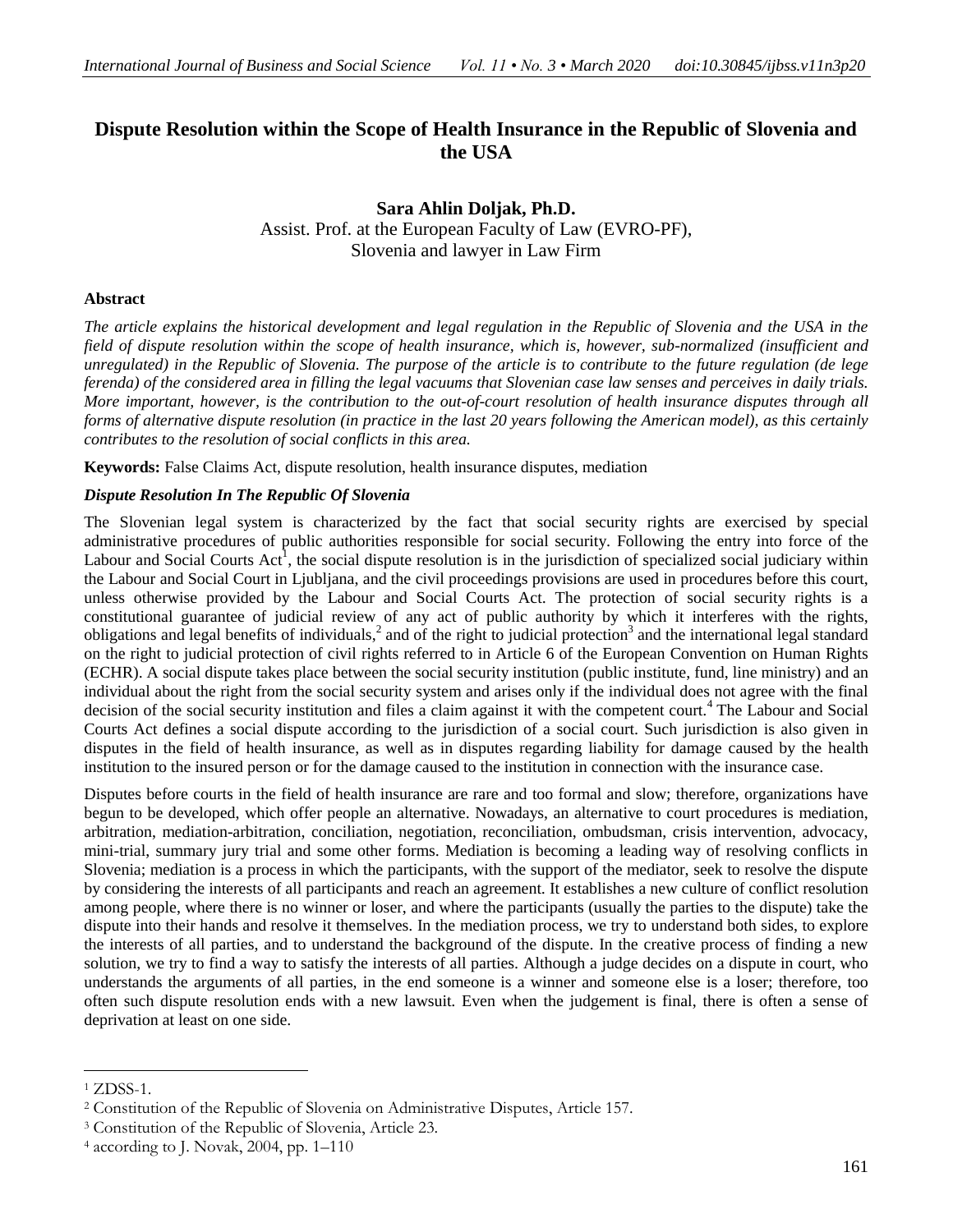As stated earlier, mediation is a way of resolving disputes with the help of a neutral third person – the mediator. Undoubtedly, mediation in health care offers a range of new ways of resolving conflicts, disagreements and disputes that are an integral part of healthcare work. In Slovenia, the Association of Health Institutes of Slovenia is actively involved in introducing mediation in the field of health care.<sup>5</sup> Within the Association, a mediator is available to all members of the Association involved in various disputes. Mediation is performed at the head office of the Association of Health Institutes of Slovenia or outside it.

Disputes in health care have some points in common with disputes that occur in other activities, but the causes are different because they are disputes in the process of diagnosis and treatment. Patients are usually burdened and vulnerable due to illness. They often have to reveal very personal problems in healthcare facilities. At the same time, patients' expectations for excellent and quality healthcare services are very high and rarely tolerate minor errors. The quality of healthcare services is linked to the overload of healthcare professionals and stress at work. All of the above causes conflicts.

Mediation in the field of health care in the Republic of Slovenia was enacted by the Patient Rights Act in 2008,<sup>6</sup> and is regulated in more detail by the Rules on healthcare mediation.<sup>7</sup> The Patient Rights Act regulates mediation in the final stage of the conflict between the patient and the healthcare provider, while the trend is for mediation to be applied earlier, i.e. at all levels of conflicts arising in health care.

Mediation is voluntary. Mediation participants may withdraw their consent at any time during the mediation process and initiate or continue other procedures, including in court or before the Medical Chamber arbitration board. Mediation is free of charge for patients and members of the Medical Chamber and is a confidential process. Usually, already in this conversation, we get to know what bothers them most on the other party. Mediation offers a possibility to begin resolving the dispute immediately. When the parties find an acceptable solution, their agreement is recorded; but if the parties want an enforceable title, such agreement has the same legal force as a final judgement.

There are specific mediation techniques which the mediators learn; however, practical experience is very helpful. These mediation techniques are also very useful in resolving everyday misunderstandings. In the process, each party presents its part of the story, and the mediator ensures that parties do not interrupt each other. By using special techniques, the mediator encourages the parties to hear each other. Different techniques are available to the mediator to encourage the parties to listen and hear each other. It is important to recognize the interests of both parties. Interestingly, they often have common interests, although they did not see them at first. Usually, each party has a pre-made idea of the ideal dispute resolution, but many new solutions arise in the mediation process, that they never thought of before. Strong emotions are often present in disputes. In a controlled way, the mediator allows the parties to express these emotions to a certain extent, so that the parties can continue to discuss solutions. The mediator manages the process in accordance with the principles of the mediation process, whereby it is crucial to be impartial. The mediator does not decide who is guilty and who has acted more or less wrong, but he or she is not the arbitrator in the dispute. The mediator lets the parties to the dispute to make their own decisions, since, after all, it is their dispute. They know best what can satisfy them and what kind of solution they can live with. The mediator only helps them on their way to an agreement.

Mediation is a great alternative to a court procedure. In a court procedure, the parties to the procedure are often frustrated because they cannot fully express their hurt, emotions and feelings, and there is enough time in the mediation process to address human frustration. The judge is only interested in the legally relevant facts. Prolonged court procedures are often monitored by the media, and the black spot on reputation may remain even if the lawsuit was not justified.

<sup>6</sup> ZPacP

<sup>5</sup> Article 1 of the Statute of the Association of Health Institutes of Slovenia stipulates that the association is a community of institutes, which was created on the basis of the Institutes Act with the transformation of the Business Community for Health Care of Slovenia and is its legal successor. The Association of Health Institutes of Slovenia is a legal entity. The members of the Association are public health institutes and other legal entities that perform healthcare activities on the basis of the concession in the territory of the Republic of Slovenia as a major part of their activity and have adopted a decision on joining the Association.

Legal and natural persons engaged in healthcare activities, which are not covered by the previous paragraph or their activity is related to healthcare activity, can participate in the accomplishment of the Association's tasks, but are not members of the Association. Their rights and obligations are determined by contract. The association is a member of the European Association of Hospitals and Other Healthcare Organizations (HOPE) and cooperates with related international organizations.

<sup>7</sup> Rules on healthcare mediation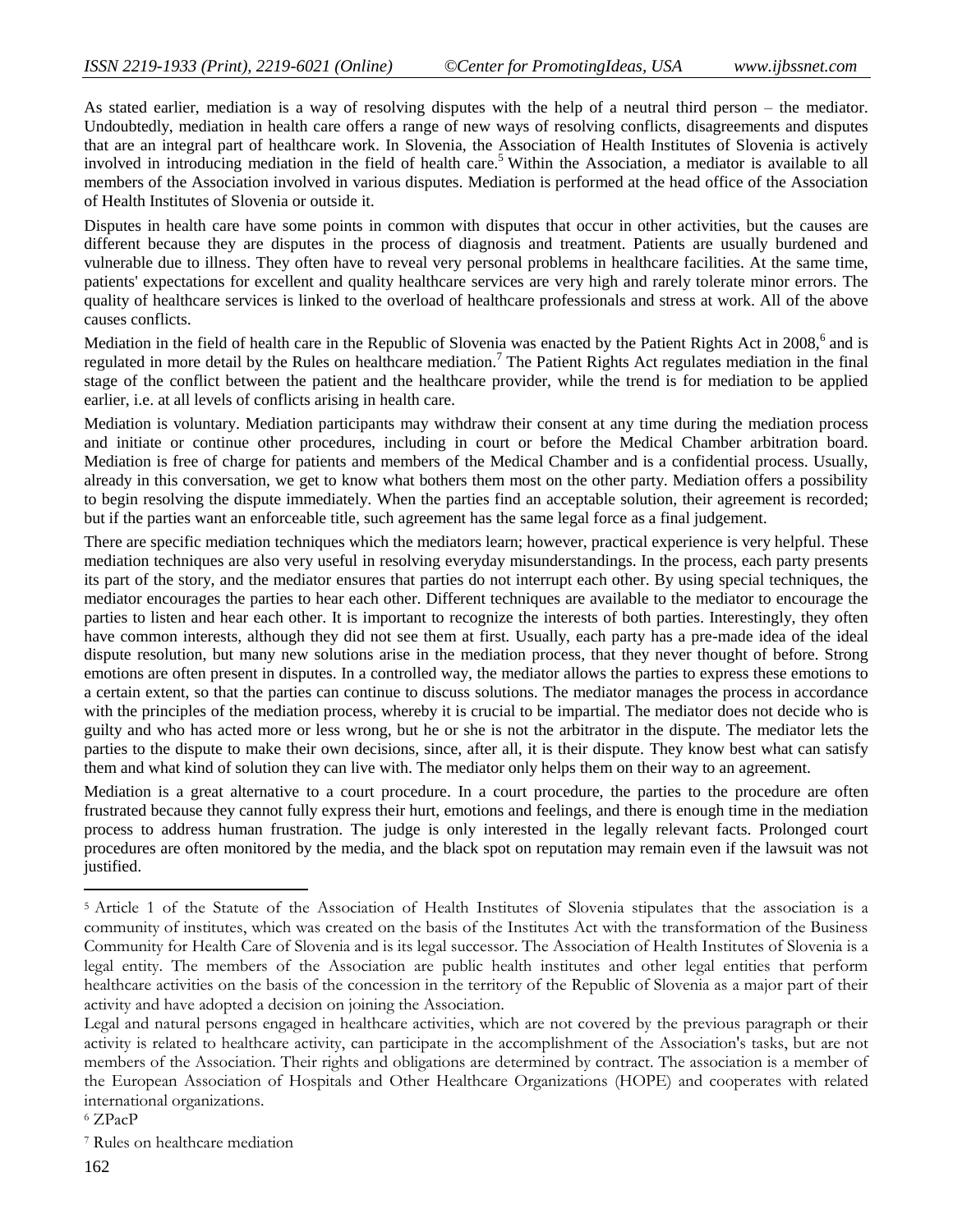Mediation, however, is a confidential process and the dispute is not described in the media, which may affect many people even more. When a patient experiences a doctor listening to him, when he tells the doctor what he was worried about, how he imagined the treatment, and how it affected him because the doctor, according to his perception, did not devote enough time to him to explain the treatment, he becomes more reassured. The doctor also has the opportunity to tell why he acted the way he did and why he could not calm the patient at that moment. The patient may accept this as he sees the doctor as a fallible and ordinary person. There can be "purification" in mediation. During the mediation process, both parties form an agreement on how such events could be prevented in the future.

Mediation is a smart way to resolve a variety of healthcare conflicts:<sup>8</sup>

- between the patient and the healthcare provider;
- between medical staff within a team or between departments;
- between employer and employee;
- between institutes:
- between institutes and their founders;
- between institutes and concessionaires.

#### **Legal sources containing provisions on mediation procedure**

Directive 2008/52/EC of the European Parliament and of the Council of 21 May 2008 on certain aspects of mediation in civil and commercial matters (hereinafter referred to as the Directive) imposes an obligation on Member States to enforce laws, regulations and administrative decisions necessary to comply with the Directive until 21 May 2011. The objectives of the Directive are to facilitate access to alternative dispute resolution and to promote amicable dispute resolution by promoting the use of mediation and by ensuring a balanced relationship between mediation and court procedures. Framework legislation on mediation addresses key aspects of civil procedure. The provisions of the Directive are applicable to mediation in cross-border disputes, but nothing should prevent Member States from applying these provisions to internal mediation procedures.

*The Mediation in Civil and Commercial Matters Act (hereinafter referred to as the Mediation Act)* was adopted on 23 May 2008. It was published in the Official Gazette on 6 June 2008 and entered into force on 21 June 2008.<sup>9</sup> The Mediation Act contains the basic principles and rules of the mediation process. It also transposes Directive 2008/52/EC of the European Parliament and of the Council on certain aspects of mediation in civil and commercial matters (hereinafter referred to as the Directive) into the Slovenian legal order. Before 2008, no general regulatory framework existed in Slovenia, but mediation existed in practice since 2001 onwards, mainly as mediation complementing the work of the court. The Mediation in Civil and Commercial Matters Act was drawn up on the basis of the Model Law on International Economic Mediation prepared by UNCITRAL,<sup>10</sup> which also respected the requirements of the Directive. Since mediation became the subject of legislative regulation after having existed in practice for many years, it was also possible to follow the experience gained in practice.

*The Act on Alternative Dispute Resolution in Judicial Matters (ZARSS),*<sup>11</sup> adopted in November 2009, contains specific provisions on mediation offered to parties to court procedures by the courts. It imposes an obligation on all first and second instance courts to offer mediation to all parties in civil, commercial, family and labour disputes. Courts may also offer other types of alternative dispute resolution. ZARSS introduces a special information session. Based on this law, 59 first instance courts (11 district courts, 44 local courts and 4 labour courts) have offered mediation to parties since 15 June 2010, while 5 second instance courts were required to introduce these programs until 15 June 2012. Based on ZARSS, the Rules on mediators in the programs of thecourt and the Rules on awards and reimbursement of travel expenses of mediators, acting in the programs of the courts were adopted.<sup>12</sup>

I have already mentioned that the draft Mediation Act was written on the basis of the UNCITRAL Model Law on International Trade Conciliation. The definitions of "mediation" and "mediator" in the Mediation Act are very similar to the definitions in the Directive. The Model Law also contains both definitions, but the Mediation Act follows the Directive. In terms of scope, the most important difference between the Directive and the Mediation Act is that the Mediation Act applies not only to cross-border disputes but also to internal mediation processes.

<sup>8</sup> Mediation, 2015 (e-source).

<sup>9</sup> ZMCGZ.

<sup>10</sup> see ZMCGZ, Paragraph 1 of Article 4

<sup>11</sup> ZARSS.

<sup>12</sup> Rules on awards and reimbursement of travel expenses of mediators, acting in the programs of the courts.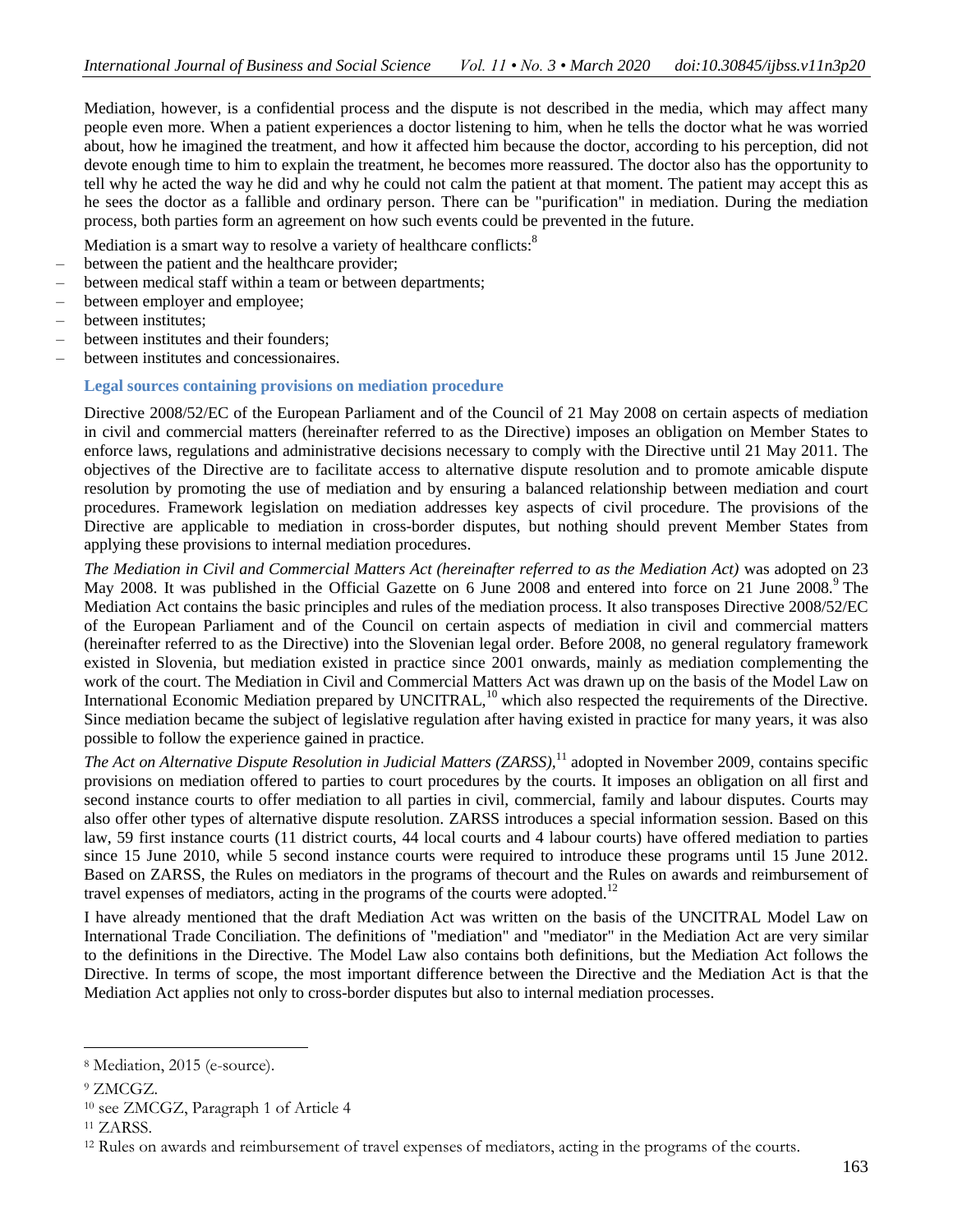In addition, the principles and rules of the Mediation Act apply not only to civil and commercial matters, but also, *mutatis mutandis*, to mediation in other disputes, as long as this is consistent with the nature of the legal relationship from which the dispute originates and, if not excluded by law. The Mediation Act exceeds the requirements of the Directive when it comes to confidentiality. It regulates various aspects of confidentiality, such as confidentiality within mediation procedures, confidentiality outside mediation proceedings vis-à-vis third parties and the admissibility of the use of evidence in other procedures. The confidentiality of mediation in general is ensured. Disclosure of information is prohibited except in cases specified in the Mediation Act. Parties may reach a different agreement on matters governed by the Mediation Act or exclude the application of a specific provision of the Mediation Act; however, the provision on the effect of mediation on restrictive and prescriptive time limits cannot be excluded (Article 5 of the Mediation Act). Pursuant to Article 16 of the Mediation Act, where the parties reach an agreement with mediation and expressly accept that, before the expiry of a specified time limit or the occurrence of a specifically defined event, no arbitration or court procedures will be initiated with respect to an existing or future dispute, the arbitration tribunal or the court, on appeal by the defendant, must dismiss such action unless the plaintiff proves that otherwise damage and irreparable consequences would arise. The court must dismiss the action, even though mandatory mediation procedures are required before it is enforced.

According to ZARSS, a judge may order an information session, after which the court may decide that the parties should try to resolve their dispute through mediation. The parties have the right to oppose such a decision. In this case, mediation proceedings do not commence, but parties who unjustifiably refuse to use mediation may bear the costs of legal procedures, regardless of their outcome (Article 19 of ZARSS).

*The Patient Rights Act (ZpacP)<sup>13</sup>* introduces mediation as a means of resolving disputes between a patient and a healthcare provider. In the event of such disputes, the Commission for the Protection of Patient's Rights offers mediation to parties. Within the framework of the law, the Rules on healthcare mediation were adopted.<sup>14</sup> These Rules govern the mediation process. They also specify e.g. the conditions under which one can become a mediator in the field of health care and the control mechanisms concerning the provision of mediation services in this field.

In Slovenia, mediation can be facilitated by mediation providers alone or together with mediators of the healthcare provider or other organizations active in the healthcare sector. In Slovenia, disputes in the field of health care can be resolved by mediators who operate outside the healthcare sector. They may act in the context of (their) economic operators or as sole proprietors. In many cases, mediation services for resolving healthcare disputes are provided by the Association of Health Institutes of Slovenia (an interest group of all healthcare providers in the Republic of Slovenia), which is one of the important areas of its work. If a healthcare provider chooses to offer mediation regardless of the Patient Rights Act, the cost of the mediator and his payment are a matter of agreement between the mediator and the mediation participants (mediants).

*Mediation contracts, mediation agreements* and *final mediation agreements* are available in Slovenia. Mediation agreements are usually concluded in writing, and the parties are informed of the possibilities to ensure their immediate implementation. In most cases, this is achieved in two ways:

- the agreement is concluded before a notary in the form of a directly enforceable notarial record;
- the agreement is converted into a court resolution in court.

The essence of the agreement, which has the instruments that allow for the legality, is the fact that no potential failure to comply with the agreed commitments needs to be resolved by taking civil action, but the implementation of the agreement can be achieved directly in judicial enforcement proceedings, as required by the Claim Enforcement and Security Act.

In Slovenia, the dispute management system is currently in place at the University Medical Centre Ljubljana, the leading medical institution in the country. In the coming years, other health care institutions in Slovenia will adopt it as a method of conflict resolution.

In order to ensure the quality and reliability of mediation services, the Association of Health Institutes of Slovenia, which trains health mediators, operates in accordance with the standards developed by  $\text{MEDIOS}^{15}$  – the Association of Mediation Organizations of Slovenia. In order to be admitted to the training, the candidate must have (cumulatively): successfully completed basic mediation training (100 lessons);

– successfully completed at least one advanced mediation training of at least 50 lessons (whether or not the training allows for the acquisition of the title);

<sup>13</sup> ZPacP

<sup>14</sup> Rules on healthcare mediation

<sup>15</sup> Medios, 2015 (e-source).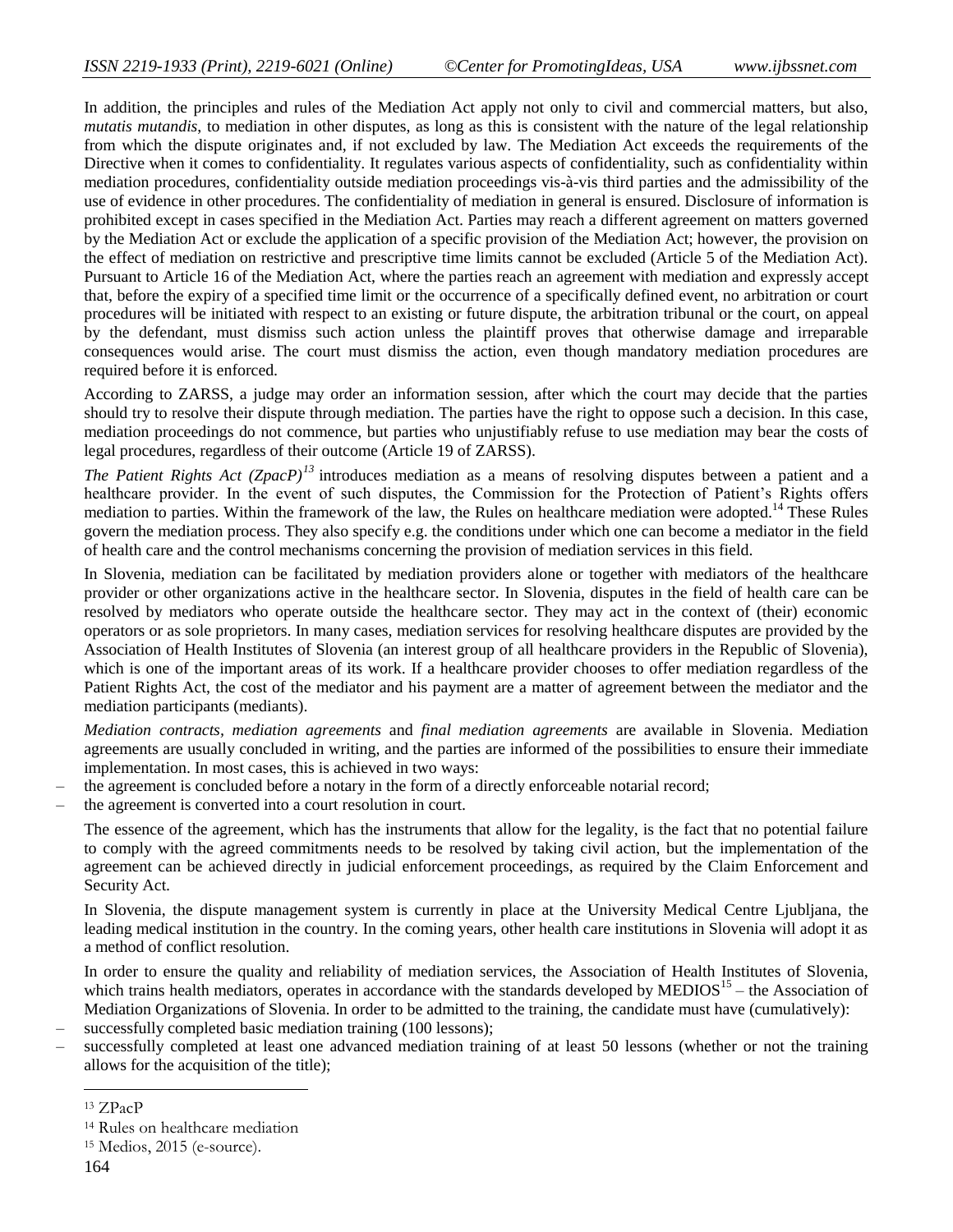– at least 2 years of experience in active mediation, 10 mediation cases and at least 50 lessons of practical mediation implementation.

In order to receive the title "trainer", the candidate must have completed a training course of 100 lessons.

# *Dispute Resolution In The Usa*

One of the most important cases considered by the U.S. Supreme Court in 2015 was the case of King v. Burwell.<sup>16</sup> The lawsuit calls into question the legality of subsidies for low- and middle-income families on health insurance exchanges run by the federal government. If the court ruled in favour of the plaintiff, millions of people in 36 states that did not establish health insurance exchanges could lose their subsidies. As health insurance is now inaccessible to most of the population in these states, their exchanges will no longer be able to operate, resulting in the collapse of the Affordable Health Care Act in a substantial part of the USA.<sup>17</sup>

The whole basis of the King v. Burwell case is one sentence in a 1,700-page court file, hinting at the assumption that subsidies should only be paid to people in the states which set up their own health insurance exchanges. This sentence contradicts the rest of the law, which clearly states that people are eligible for subsidies, regardless of whether they are listed on a stock exchange established by a federal state or a stock exchange established by the federal government. The plaintiff's argument also conflicts with the understanding of all members of the Congress at the time of voting for the law and also the understanding of all the various independent analysts who have evaluated the effect of this law.

# **Healthcare Dispute Review**

There are many types of important disputes in the  $USA:$ <sup>18</sup>

- patient safety lawsuits against hospitals, nursing homes, doctors and other professionals, as well as product liability lawsuits against manufacturers of medicines and medical devices;
- disputes between members of doctor groups (or between a "group" and individual doctors) or between hospitals and doctors and other staff;
- lawsuits stemming from the False Claims Act (FCA) and other lawsuits related to frauds against hospitals, doctors, medicine and medical device manufacturers, pharmacies, suppliers, etc.;
- complex disputes related to mergers and acquisitions or high transactions involving technological and intellectual property;
- payment and reimbursement disputes involving private and government payers and pharmacies, doctors, hospitals and patients;
- contradictions in risk management (including insurance coverage), including problems with liability for injuries and deaths of patients (especially those where lawsuits do not relate to classic medical negligence), and various commercial lawsuits, e.g. in connection with payment disputes or false damage claims.

#### **Needs and concerns at health care disputes**

Many healthcare disputes are individually suitable for resolution outside the court system due to specific needs and concerns, such as:

- concerns about patient privacy and business confidentiality;
- reducing the time and cost involved in disputes in an industry that receives particular economic, political and social pressures regarding cost control;
- timely elimination of disputes that threaten the very existence of participants (e.g., government false charges that could result in criminal exposure and exclusion from contracting with the government, including Medicare and Medicaid);
- managing important relations with investors, lenders, financial analysts, employees/staff, customers, vendors, and other business "partners" that could suffer serious consequences in the event of notorious public disputes;
- maintaining smooth business relationships between the parties to the dispute, especially in the context of business expansion, industry consolidation and the development of new business relationships;
- eliminating business and personal friction between highly trained and highly paid staff who really have "something better to do" (i.e. treat patients and generate revenue) rather than wasting their days in conference rooms and courtrooms with lawyers and administrators;
- particular resistance to public contradiction when educational and religious organizations, often with their own health facilities or playing other important roles in the provision of health services, are at stake;

<sup>16</sup> Syllabus, King et al. v. Burwell.Supreme Court of the United States, 2014 (e-source).

<sup>17</sup> Burwell could have gutted Obamacare in 34 states, 2015 (e-source).

<sup>18</sup> according to W. K. Mariner, 1999, pp. 1-57 (e-source).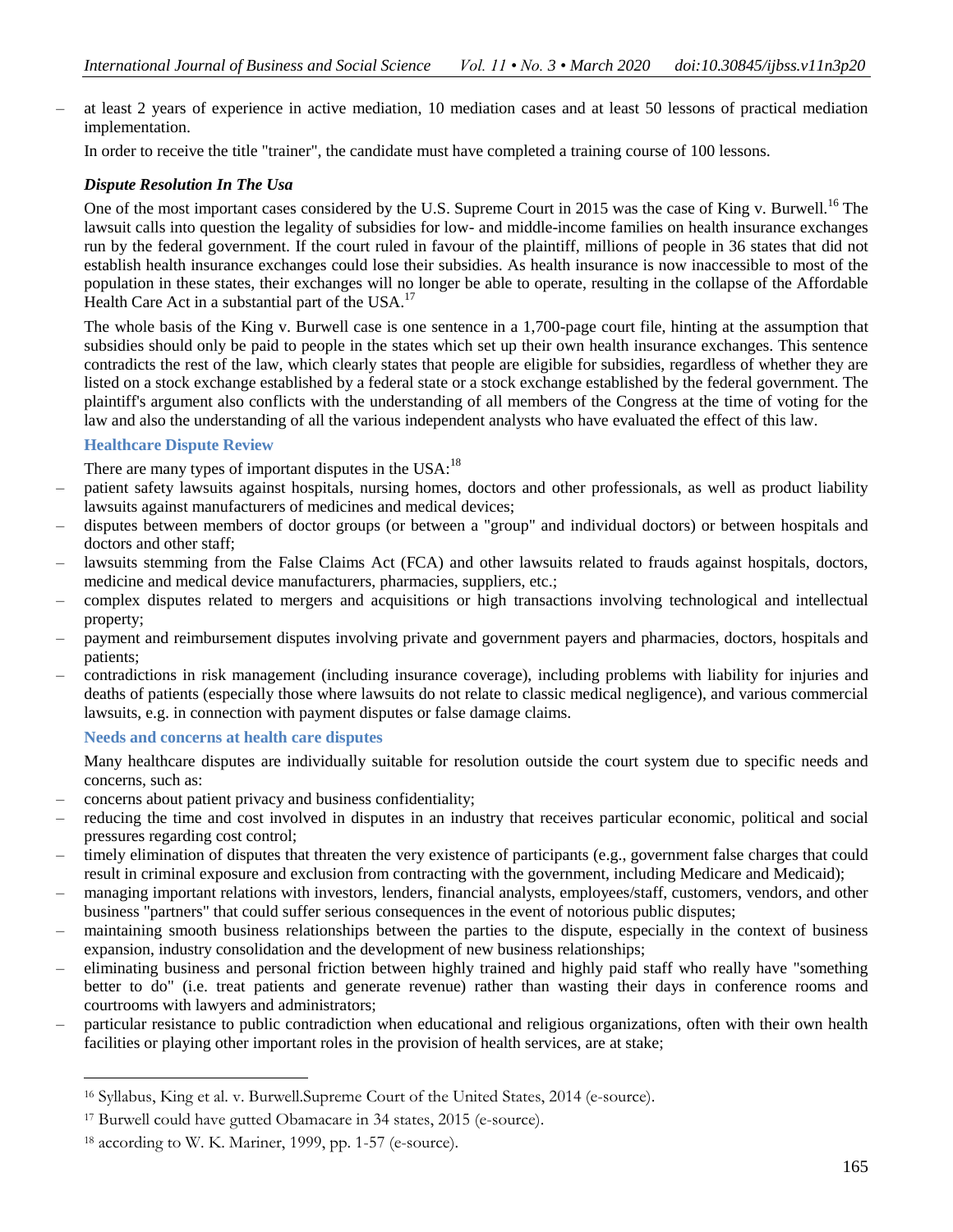– eliminating patient safety concerns reflected by the requirements of mixed commission standards for conflict management systems.

In *mediation*, a non-involved, impartial third party can assist the parties involved and their attorneys in effectively understanding the situation and negotiating a solution. It is appropriate for the mediator to ask questions, make comments, state his observations or opinions on the positions of the parties to the dispute and provide advice or suggestions for resolving the dispute. The solution reached through mediation is documented in the form of a binding contract that can be enforced in court. In arbitration, a non-involved, impartial third party will make binding decisions that resolve the dispute and formulate a verdict that can be enforced in court, although this is practically a final decision, as courts even rarely re-rule on arbitration decisions. In both procedures, the mediator or the arbitrator assists the parties involved in exchanging a sufficient amount of evidence and other information to enable a reasoned and fair procedure.

*Mediation and arbitration* can deal with the specific needs of the parties to the dispute in a healthcare sphere in different ways:<sup>19</sup>

- mediation and arbitration are more private and confidential than court procedures; even the required public disclosure of information on the dispute is better controlled in conducted private procedures than in years of public battle in a courtroom full of journalists and competitors;
- any alternative dispute resolution should lead to a faster solution and thus reduce material costs; at the same time, the proportion of final verdicts should be higher than that of disputes settled within the judicial system;
- alternative dispute resolution permits the use of dispute resolution professionals with the appropriate knowledge to find solutions, and, where appropriate, relevant regulatory, scientific or other expertise on the healthcare topic under consideration may be provided;
- alternative dispute resolution provides an opportunity for thoughtful resolution of emotional and tensed disputes concerning medical errors, patient safety, end of life, bioethics, and staff contradictions;
- mediation can serve as a forum for resolving disputes between multiple parties, who may not be all parties to the dispute.

There are many types of healthcare disputes in the USA which the alternative dispute resolution can positively affect. Below, I mention two types of disputes related to doctors' professional business relationships and cases of healthcare fraud.

Among the most serious disputes which the healthcare industry participants face are charges filed on the basis of the False Claims Act  $(FCA)^{20}$  by federal agencies or agencies of the federal states (often filed by individuals) for allegedly fraudulent payments regarding the government health programs that also include Medicare and Medicaid.<sup>21</sup> The high stakes involved in these cases are one of the important reasons why the parties involved should carefully consider and try to resolve them through mediation.

Recent legislative changes have increased the ability of the federal government and the FCA in *qui tam<sup>22</sup>* plaintiffs' lawsuits to prosecute false claims:

- The PPACA<sup>23</sup> § 6402 amended the federal Bribery Act and clarified that violations of the Bribery Act can be prosecuted under the FCA.
- The Fraud Enforcement and Recovery Act (FERA) has made the FCA responsible for controlling overpaid payments

<sup>19</sup> G. A. Balcerzak and K. K. Leonhardt, 2008 (e-source).

<sup>20</sup> False Claims Act, 2015 (e-source).

<sup>21</sup> The False Claims Act ("FCA") provides, 2015, p. 1 (e-source).

 $22$  One of the basic principles of criminal and civil law is that no one must benefit from unlawful conduct. Recovery of illegal proceeds is an important element in preventing the investment of the proceeds obtained in this way in criminal activity. It is the duty of the institutions to ensure to the taxpayers the best use of public funds and the effective fight against fraud. The contribution focuses on one such mechanism, known in the English legal system as qui tam. It describes its origin, reasons for the creation and use. The tradition of English qui tam has also left its mark in the USA where the federal law on false claims has been in force since 1863. The qui tam lawsuit constitutes a broader procedural legitimacy through which the American taxpayers can claim on their own behalf and on behalf of the state the amounts appropriated through fraud by the contracting partners of the state. Qui tam, as a special type of popular lawsuit, is especially relevant to the fact that the Republic of Slovenia does not take sufficient measures regarding irregularities in the management of public funds. Since the costs are borne by the private plaintiff, the state can only have a positive income (see M. Pečarič, 2011, pp. 69-86).

<sup>23</sup> Patient Protection and*Affordable Care Act, 2015 (e-source).*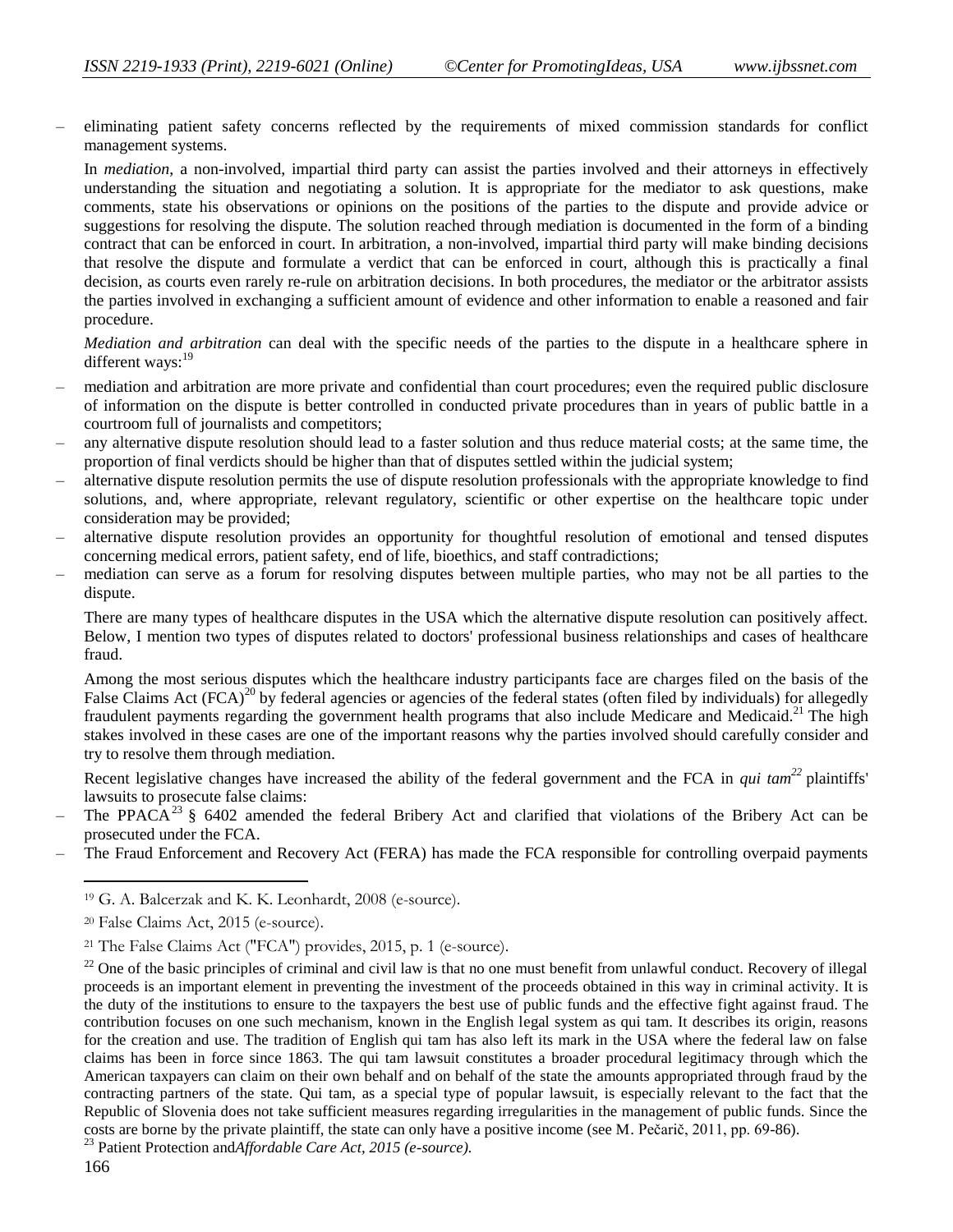and expanding the ability of the Department of Justice (DOJ) to protect subcontractors and agents in addition to employees.

– The PPACA further defined liability for overpayments to ensure that the provider's withholding of overpayments more than 60 days after identification could become a false claim for damages.

The consequences of FCA cases for private operators are potentially catastrophic in the form of monetary, criminal and exclusionary liability. Through mediation agreement, they can avoid (or at least reduce) exclusionary and criminal liability, while evaluating civilian monetary exposure to a known, agreed level. Even where a potential FCA defendant openly (and perhaps correctly) sees a potential claim for damages as eligible, such an approach to mediation and resolution can often have some advantages, inter alia because the defendant can use the solution obtained through mediation to avoid the potentially enormous financial cost of lengthy follow-up investigations, discovery, request for court order and trial, negative impact on relationships and loss of time and energy of senior management and legal staff. From a government perspective, substantial and appropriate financial payments can be recovered without the time lag, risk and expense that accompany the trial to a rich and confident convict. Similarly, governments can devote considerable but limited financial, legal and investigative resources to the cases of healthcare frauds. The solution reached through mediation, may allow government agencies to engage in other important investigations.

When mediation occurs prior to the opening of the plaintiff's FCA complaint, the defendant has the opportunity to defend his interest in privacy, or at least under the minor scrutiny of the public and the media. The defendant's solution to the FCA case will be public and likely to be publicized, but the day after it is announced the investors, lenders, financial analysts, employees, vendors, customers and other key players will look at the case from afar and will no longer continuously investigate the case in the process without a known conclusion. The government is given the opportunity to launch a powerful message that meets the important goal of potentially deterring potential future violators from engaging in illegal activity without incurring further investigation and litigation costs and risk sending a false deterring message if the trial is not concluded in its favour.

The use of mediation in the field of frauds provides a "forum" for resolving contentious issues with multiple parties and agencies. The *qui tam* solution to cases under the FCA can be a particularly big challenge, since each solution typically involves multiple parties involved, including the HHS Inspector General (who has the administrative authority to exclude a defendant from Medicare), the plaintiff and the defendant. If the defendant seeks relief from liability for overcompensation to Medicaid at any state government, then seeking a solution also requires the involvement of a particularstate's authority, which usually involves the assistant attorney general of the state. Sometimes there are many assistants. Although most attorneys general of the states will require that most FCA-based solutions be approved at various levels of government (the assistant US attorneys and a lawyer usually cannot offer a binding solution), this is rarely a major problem, as approvals at final, "official" higher levels is routinely reached in mediation, thus resolving many types of disputes involving the federal government and governments of federal states and local governments.<sup>24</sup>

Where interrelationships between doctors or doctors and other providers are tensed, a number of lawsuits may follow, including those for loan repayment, breach of non-compete, non-restraint and anti-theft rules, breach of fiduciary duty, breach of federal, state and local laws prohibiting employment discrimination, and violation of federal and state antifraud laws. Mediation and arbitration can potentially help the parties to the dispute to achieve more mutual goals in these struggles of doctors.

A well-drafted arbitration clause in organizational professional practice documents or other contracts documenting business agreements between doctors may require the appropriate type of professional knowledge on the part of the arbitrator (including a certain number of years of experience in the role of arbitrator and/or healthcare cases) and a hearing within a few months of sharing the necessary documents and information, but without the lengthy prudent disclosure process that often prolongs and raises costs of a litigation in court. When business arbitration is properly conducted by an experienced arbitrator, it should almost always be faster and less expensive than comparable litigation in court.

Mediation in healthcare disputes is particularly well-adapted to focusing the parties to dispute on actual business disputes to be resolved and away from the inevitable feelings of hurt and sometimes exaggerated mutual claims of personal and professional error. Mediation is private and confidential. It can result in a friendly end to a business relationship or solution, and perhaps a reorientation of those relationships through negotiated results that often do not occur through the legal system. Both points are occasionally taken separately in cases of litigation between doctors. Finally, mediation is successful in dealing with a very high proportion of cases where it is tried.

However, since mediation leads to a solution only when the parties involved agree on the outcome, it is not too

<sup>24</sup> D. Charles, 2009, pp. 1-49 (e-source).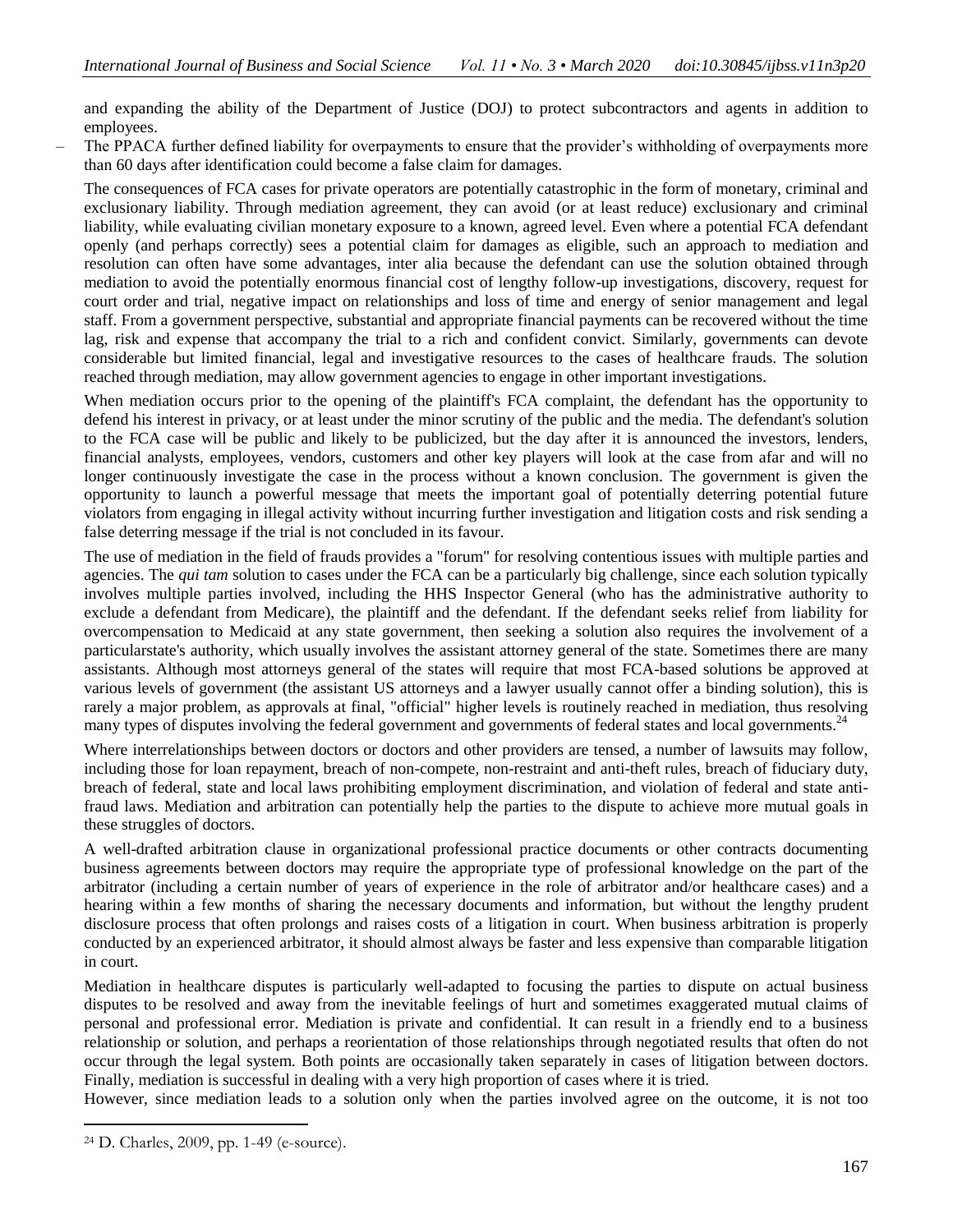simplistic to say that, contrary to a court procedure where the basic business decisions of the parties involved are taken by a judge or jury, in mediation the parties themselves decide on the outcome.

# *Conclusion*

Mediation in the Republic of Slovenia has undergone an incredibly rapid development in the last decade, which unfortunately does not apply to the field of mediation in health care. Mediation in health care really is a new method of dispute resolution, but in the last two years, the managements of healthcare institutions and healthcare professionals have considered mediation as a very desirable and indispensable method that will surely experience rapid development in the coming years.

The potential savings depend on the early use of mediation in the procedure. Plaintiffs' attorneys have an understandable resistance to advocating for mediation without first fully examining cases regarding the success in litigation and the amount of litigation costs. Doing otherwise would potentially risk professional negligence because they would not do everything they could for their client. Neither the defendants nor the courts can force the plaintiffs to use mediation. Where plaintiffs receive expert advice that mediation may bring little benefit, they may decide to use it and delay it to avoid the cost of litigation. There is no evidence to suggest that the introduction of mandatory mediation would change this situation. Mediation is therefore at risk of increasing costs.

A patient, who considers that he or she is denied any right granted to him under the said law, is entitled to a hearing of the alleged infringement, first by the provider of health care. If no agreement is reached at this stage on how the dispute can be resolved, the patient may file a request for the consideration of the denial of his right to the Commission of the Republic of Slovenia for the Protection of Patient Rights. At this stage, the legislator offers mediation as one of the potential ways to resolve the dispute between the patient and the healthcare provider. Sometimes, in practice, the resolution of conflicts through mediation was not realized due to the fact that the legislator envisaged mediation at a relatively late stage of the conflict when it was already intensified.

Regardless of the possibilities offered by the legislation in the Republic of Slovenia, mediation began to develop under the auspices of the Association of Health Institutes of Slovenia. The Association is aware that disputes are an integral part of work environments and have a strong impact on the quality of work and the well-being of health care providers and users. Therefore, it seeks to introduce mediation as a validated good method for the healthcare environment. In the field of mediation, the Association adopted the vision of establishing a Centre for Communication and Mediation in Health Care (hereinafter referred to as the Centre), which became operational in 2010.<sup>25</sup> Within the framework of mediation, the Centre offers advice, assistance and guidance to its members regarding the use of mediation to resolve conflicts in the healthcare sector. In 2011, it also started to provide mediation services available at the headquarters of the Centre and also at individual healthcare facilities outside the Centre (the "on-site mediator concept"). The Centre also provides education and training specific to the field of health care, offering training for the acquisition of mediation skills and education for obtaining the title of "healthcare mediator", which are attended by management workers of healthcare institutions and other healthcare professionals and associates. In 2012, the Centre upgraded its existing activities with an organized model of mediation training and mediation services for its clients.<sup>26</sup>

In the USA, at least three organizations (JAMS, American Arbitration Association and AHLA – American Health Lawyers Association)<sup>27</sup> offer specialized panels of mediators and arbitrators in the healthcare field, and the healthcare industry is slowly adopting alternative dispute resolution. There are many possible explanations for why alternative dispute resolution is underutilized in health care. One possible explanation is that healthcare attorneys as a group may not have the same opportunities for the contact with mediation and arbitration as full-time litigation counsellors (e.g. in the field of employment, construction, insurance and family law) who may participate in ten or more mediations or arbitrations per year. Many healthcare attorneys are "specialists" in every respect, but they are often "healthcare specialists" who work with their clients in a variety of regulatory and transactional legal matters and court procedures. Other healthcare attorneys, especially in the field of healthcare frauds, start their practice in health care after years of practice prosecuting white collar crime and defending clients, so they have little experience in alternative dispute resolution.

Some private attorneys in the field of frauds are sceptical of government agencies being genuinely interested in mediating fraud cases, although informal discussions with private and government attorneys reflect both genuine interest and good experience on the part of the federal government and state governments in the mediation of relevant

<sup>25</sup> Mediation in Healthcare, 2012, p. 28 (e-source).

<sup>26</sup> Ibid, p. 28.

<sup>27</sup> We AreAHLA, 2015 (e-source).